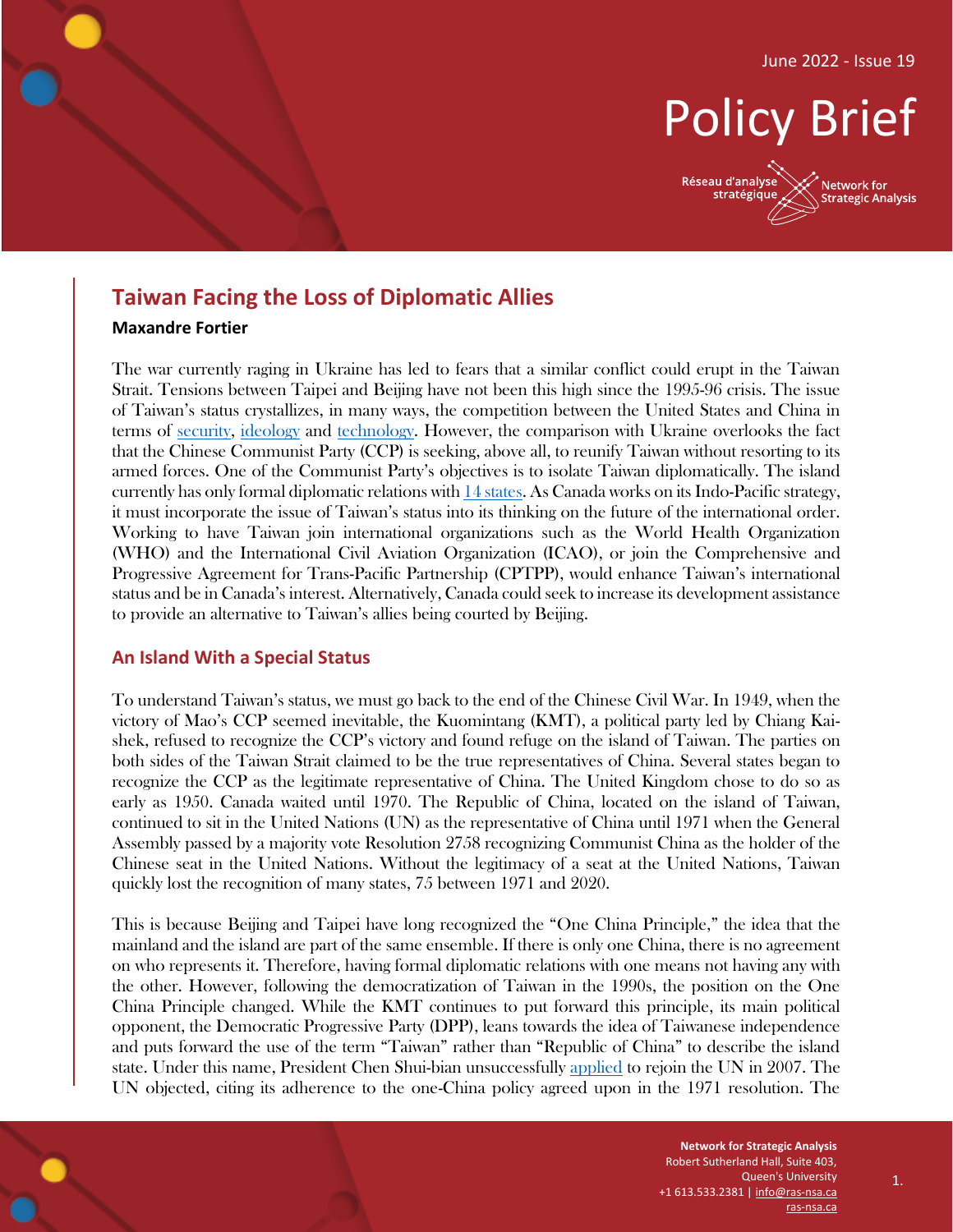current president, Tsai Ing-wen, [considers](https://thediplomat.com/2020/04/no-taiwans-president-isnt-pro-independence/) Taiwan a *de facto* independent state that does not have legal recognition for being a full member of the international community.

## **A More Assertive China**

In response to the election of Tsai Ing-wen's DPP in 2016, who advocated challenging the status quo visà-vis China in seek of greater international recognition, Beijing adopted a more aggressive strategy to isolate the island. The Chinese Communist Party clearl[y announced](https://www.scmp.com/news/china/diplomacy/article/3027673/re-elect-president-tsai-ing-wen-2020-and-taiwan-will-lose-all) that "As long as the DPP is in power, sooner or later Taiwan will have no diplomatic allies." As a result, eight states have switched sides since 2016, the latest being [Nicaragua](https://www.cnbc.com/2021/12/10/nicaragua-breaks-ties-with-taiwan-switches-allegiance-to-beijing.html) last December. What distinguishes the present Chinese attitude from earlier periods is the intensity of Chinese Communist Party activism to steal diplomatic allies from Taiwan. This is also true of Beijing's reaction to developing relations — even informal ones — between Taiwan and some European states.

The Communist Party's strategy seems to boil down to using its financial capabilities as leverage. To convince foreign governments to switch allegiance, Beijing guarantees to invest large sums in development aid. In 2016, São Tomé and Príncipe was the first state to end their relationship with Taiwan in what President Tsai characterizes as "[chequebook diplomacy](http://www.taipeitimes.com/News/taiwan/archives/2016/07/01/2003650102)," which she refuses to pursue. It was later revealed that Sao Tome and Principe had [requested](http://www.taipeitimes.com/News/front/archives/2016/12/22/2003661692) approximately \$200 million in financial assistance to maintain official diplomatic relations with Taiwan. More recently, the [Solomon Islands](https://www.abc.net.au/news/2019-09-18/solomon-islands-cuts-ties-with-taiwan-in-favour-of-china/11524118) terminated relations with Taipei for \$500 million, an[d Kiribati](https://www.reuters.com/article/us-taiwan-diplomacy-kiribati/taiwan-says-china-lures-kiribati-with-airplanes-after-losing-another-ally-idUSKBN1W50DI) did the same in exchange for infrastructure investments and the acquisition of aircraft and cargo ships. Pressure from Beijing explains why Taiwan now maintains diplomatic relations with only 14 states, mainly in the Pacific and Latin America.

In 2021, the relationship between Lithuania and Taiwan angered the Chinese Communist Party. The use of the term "Taiwan" in naming the building that serves as the unofficial Taiwanese embassy in Lithuania, rather than the more neutral "Taipei," provoked a strong reaction from Beijing. The latter cut off diplomatic and trade relations with Lithuania. In the same year, the strengthening of economic and political ties between Taiwan and other Eastern European states such a[s Slovenia](https://abcnews.go.com/International/wireStory/china-condemns-plans-slovenia-upgrade-taiwan-ties-82344576) and th[e Czech Republic](https://www.euractiv.com/section/politics/short_news/czech-officials-threatened-by-china-over-ties-with-taiwan/) also brought threats from the Chinese Communist Party. China's reaction is the opposite of the one it had in 2013 when New Zealand became the first state to sign a [free trade agreement](https://www.lowyinstitute.org/the-interpreter/win-win-new-zealand-taiwan-fta) with Taiwan. Since 2016, China has also blocked Taiwan's access to observer status at the general assemblies of UN specialized agencies such as the WHO and the ICAO, which it tolerated between 2009 and 2016. Undoubtedly, heightened tensions in the Taiwan Strait push the Communist Party to adopt a more aggressive strategy to isolate the island state.

# **The Geopolitical Consequences of This Diplomatic Rivalry**

Mainland China is not only seeking to isolate Taiwan by convincing its diplomatic allies to switch allegiance. Its manoeuvres are also part of a broader geopolitical strategy. By convincing [Panama](https://www.nytimes.com/2017/06/13/world/asia/taiwan-panama-china-diplomatic-recognition.html) to change its position in 2017, the Communist Party was winning a diplomatic battle and securing a privileged relationship with the government of a state controlling one of the world's [most important](https://www.investmentmonitor.ai/sectors/distribution/panama-suez-canals-important-trade)  [maritime trade passages.](https://www.investmentmonitor.ai/sectors/distribution/panama-suez-canals-important-trade) A similar situation is currently at work in the Solomon Islands. After recognizing Mainland China in 2019, the two governments recently signed a security agreement. [A version](https://www.bbc.com/news/world-australia-60870238) leaked to the media indicates that Chinese warships would be allowed to dock on the islands and that Beijing could send security forces "to help maintain social order." One of the reasons for the Solomon Islands' appeal is the presence of a deep-water port, a rarity in the region that can accommodate large vessels. In addition,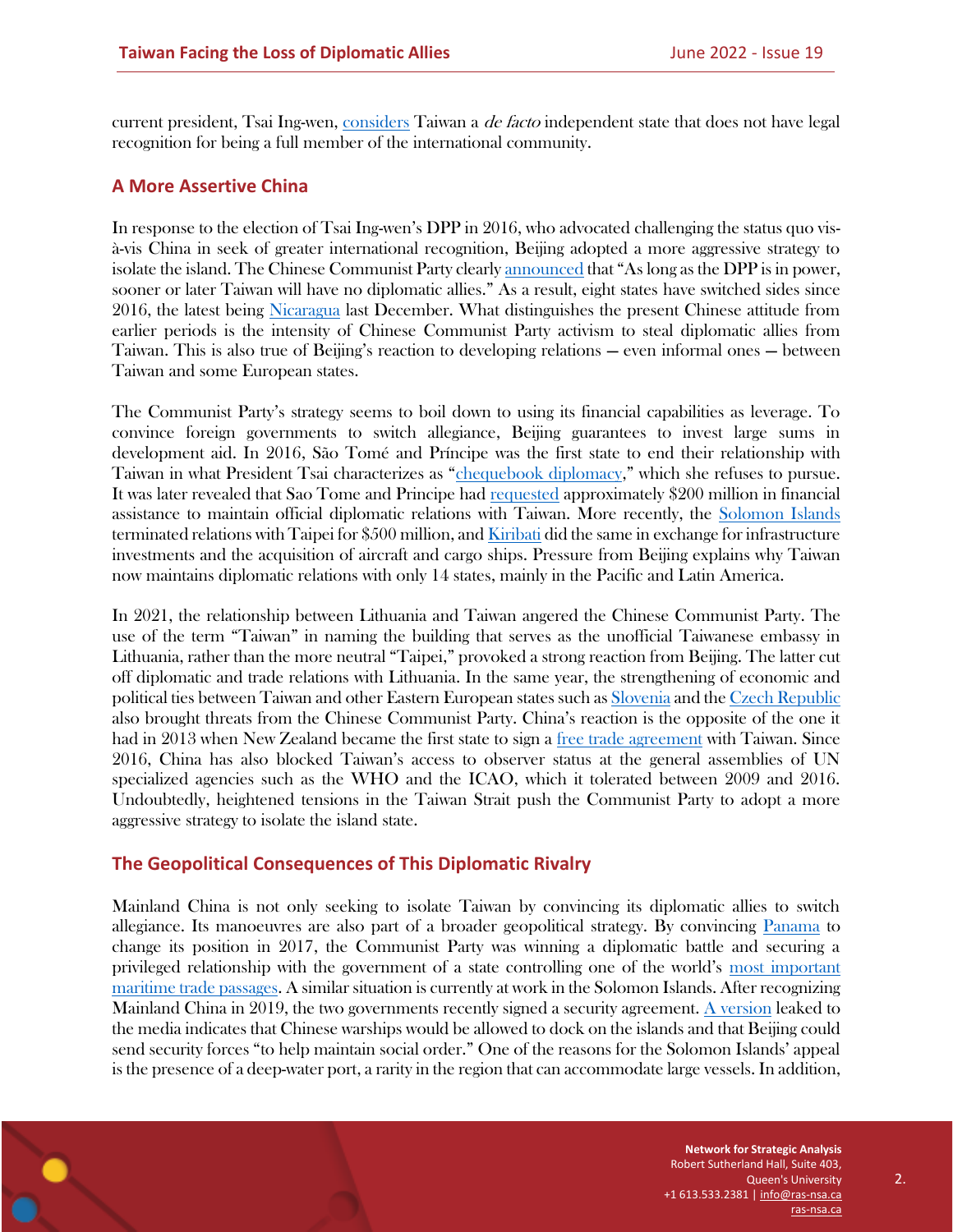the presence of Chinese military personnel would pose a [threat](https://www.bbc.com/news/world-australia-61158146) to U.S. strategy in the region and Australia, which lies southwest of the islands.

The diplomatic strategy of Beijing and Taipei also has repercussions within the states being courted, where the geopolitical game is exacerbating local rivalries. For example, the recent elections in [Honduras](https://www.reuters.com/markets/commodities/united-states-china-tussle-over-honduras-it-weighs-taiwan-ties-2021-11-26/) and [Nicaragua](https://www.reuters.com/world/china/nicaragua-breaks-ties-with-taiwan-switches-allegiance-beijing-2021-12-09/) took on an international dimension as the primary presidential candidates campaigned on whether to maintain diplomatic relations with Taiwan. The Solomon Islands remains the most egregious recent case. The state capital experienced several days of rioting in late 2021 due to tensions between key political leaders and the state's two main islands over several issues, among them [relations](https://thediplomat.com/2021/12/taiwan-must-avoid-pouring-fuel-on-solomon-islands-fire/)  [with China and Taiwan.](https://thediplomat.com/2021/12/taiwan-must-avoid-pouring-fuel-on-solomon-islands-fire/) Therefore, this diplomatic chess game can lead to real destabilization in the Global South.

# **International Recognition for What?**

As Taiwan has lost a number of allies recently, the question of the value of these states comes to mind. What does Taiwan gain from having so few allies among countries with little economic weight? Taiwan does not indeed receive much economic benefit from having diplomatic relations with these states in terms of trade. According to [Taiwan's Foreign Trade Office](https://cuswebo.trade.gov.tw/FSCE030F/FSCE030F?menuURL=FSCE030F), Taiwan does not trade more with its diplomatic partner states but rather with large developed economies such as the United States, Japan and China.

What these allies lack in economic terms, they make up for by offering Taiwan a form of international legitimacy. There is indeed a definite advantage to having formal diplomatic allies. The ability to maintain relations with other states remains one of the criteria for statehood under international law, as evidenced by the [1933 Montevideo Convention](http://danielturpqc.org/upload/Convention_concernant_les_droits_et_devoirs_des_Etats_Convention_de_Montevideo_1933.pdf) on the Rights and Duties of States, which sets out these criteria: possessing (1) a permanent population; (2) a defined territory; (3) a government; and (4) the ability to enter into relations with other states. Taiwan meets the first three criteria, but with only 14 diplomatic allies and unofficial relations with several other states, its claim to meet the fourth criterion is vulnerable. Thus, official diplomatic partners help Taiwan's cause by giving legitimacy to claims that Taiwan does possess the attributes of an independent state.

Since Taiwan is not a member of the United Nations and has no related opportunities to participate in its specialized agencies, its diplomatic allies play a crucial role in advocating for its cause in front of the international community. [St. Lucia](https://en.rti.org.tw/news/view/id/2001959), for example, spoke on Taiwan's behalf at the last ICAO assembly.

The picture is not all bleak, however. Taiwan is a member of international organizations such as the International Olympic Committee, the World Trade Organization, the Asian Development Bank and the Asia-Pacific Economic Cooperation (APEC) forum. According to the [Lowy Institute Global](https://globaldiplomacyindex.lowyinstitute.org/)  [Diplomacy Index,](https://globaldiplomacyindex.lowyinstitute.org/) Taiwan also has 111 representative offices abroad, putting it ahead of states such as Malaysia, Israel and Norway.

Recognizing the Chinese Communist Party's increased diplomatic offensive since 2016, the United States has strengthened its ties with Taiwan. To this end, the two governments launched th[e Global Cooperation](https://www.gctf.tw/en/IdeaPurpose.htm)  [and Training Framework,](https://www.gctf.tw/en/IdeaPurpose.htm) a platform that mobilizes Taiwanese expertise to address global issues. Other liberal democracies have followed Washington's lead in strengthening their relations with Taipei. There has been an [increase](https://taiwantoday.tw/news.php?unit=2&post=217242) in visits to the island by European parliamentarians and visits by Taiwan's foreign [minister](https://www.politico.eu/article/joseph-wu-taiwan-brussels-beijing-czech-republic-slovakia-diplomacy/) to European capitals. The response of these states to the Chinese Communist Party's strategy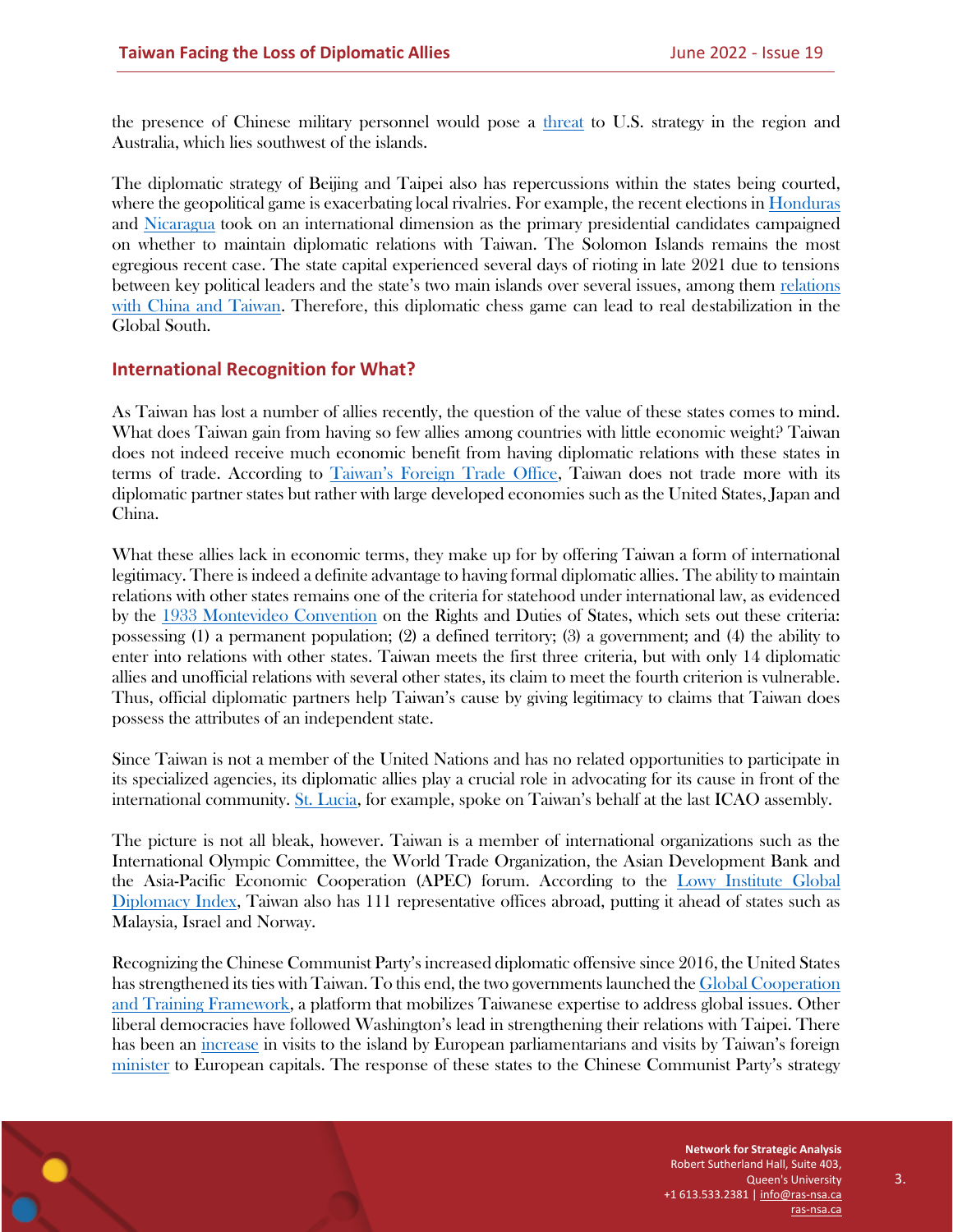of isolation explains why Taiwan's economy continues to grow and why the disengagement of its diplomatic allies is [not causing](https://focustaiwan.tw/politics/202202020001) any sense of panic on the island at the moment.

## **Considerations and Recommendations for Canada**

The issue of Taiwan's diplomatic status is not confined to cross-strait tensions. Beijing's strategy to isolate Taipei is part of broader a [security,](https://www.forbes.com/sites/lorenthompson/2020/09/29/why-taiwan-has-become-the-geographical-pivot-of-history-in-the-pacific-age/?sh=3882eb951921) [ideological](https://thehill.com/opinion/international/584582-to-advance-democracy-defend-taiwan-and-ukraine) and [technological](https://www.reuters.com/investigates/special-report/taiwan-china-chips/) confrontation between liberal democracies and revisionist authoritarian states. With the release of Canada's Indo-Pacific strategy, Ottawa must consider the issue of Taiwan's status and incorporate it into its thinking.

While maintaining a clear recognition of the one-China policy, the Canadian government has considerable room to strengthen its ties with Taiwan. In this sense, efforts to include Taiwan in multilateral processes within and outside the United Nations, strategies to strengthen Taiwan's economy, and enhanced technical cooperation should all be part of Canada's strategy towards Taiwan. It should be clear that these measures should not be taken merely to counter Beijing's actions but because they represent real opportunities that are in Canada's interest. The options cannot completely end Beijing's quest to isolate Taiwan. Nonetheless, efforts to foster closer relations between Taiwan, Canada, and other states and maintain Taiwan's existing diplomatic relations may provide it with some room for manoeuvre and serve Canadian interests. At the very least, the more extensive Taiwan's relations with other states, the greater the risks and costs Beijing will face if it decides to use non-peaceful means to reunify the island.

Canada should be more forceful in supporting Taiwan's membership in international organizations whose statutes accept non-state entities. Taiwan's [handling of the COVID-19 pandemic](https://thediplomat.com/2021/07/why-taiwan-is-beating-covid-19-again/) easily illustrates the relevance of having its expertise within the WHO. More broadly, the challenge posed by authoritarian regimes to the [rules-based international order](https://www.theatlantic.com/international/archive/2021/12/china-wants-rule-world-controlling-rules/620890/) must prompt democracies like Canada to redouble their efforts to define the global norms of tomorrow. In this context, having another democracy, and one that is a champion of [feminism,](https://www.bbc.com/news/world-asia-36309137) sit alongside Canada in international organizations would strengthen the promotion of norms based on shared values and interests.

Economically, Taiwan and Canada are [ideal partners,](https://www.cgai.ca/growing_canada_taiwan_trade_and_investment_co_operation#_ftn3) especially given the structure of their industrial base. Taiwan is Canada's 15th largest trading partner. In a context where diversification of trading partners is an [objective for Ottawa,](https://www.international.gc.ca/trade-commerce/economist-economiste/trade-diversification-commerce.aspx?lang=eng) increasing its ties with Taiwan must be high on the agenda. The two governments announced the start of negotiations on a bilateral investment agreement [earlier this year.](https://www.scmp.com/news/china/diplomacy/article/3162875/taiwan-and-canada-begin-talks-foreign-investment-deal) First, however, Canada should focus on bringing Taiwan into the Trans-Pacific Partnership, although this will not be easy since the entry of a new state requires consensus among stakeholders. A recent study [suggests](https://www.cgai.ca/the_imperative_of_trade_diversification_why_canada_should_embrace_taiwans_accession_to_cptpp#Support) that Taiwan's entry into the Partnership would bring \$1.5 billion in benefits to the Canadian economy. It would also allow Taiwan to strengthen its ties with several Indo-Pacific states.

Ottawa should also seize the opportunity to cooperate on technical matters with Taiwan. The aforementioned Global Cooperation and Training Framework, jointly established by Taipei and Washington, would be an excellent place to start. While Canada is already a partner, it could follow Japan and Australia by becoming a full member. Such a move would send a clear signal of Canadian support for Taiwan.

Electoral interference and information warfare are other areas where cooperation is imperative. Taiwan possesses [extensive experience](https://nationalinterest.org/blog/buzz/wake-china-engaging-media-warfare-against-taiwan-195477) in this area, and the island has been [a testing ground](https://smallwarsjournal.com/jrnl/art/taiwan-chinas-gray-zone-doctrine-action) for Chinese People's Liberation Army tactics in these areas for decades. On the other hand, Canada is just [becoming aware](https://ici.radio-canada.ca/nouvelle/1856063/chine-ingerence-canada-elections-federales-desinformation-wechat)